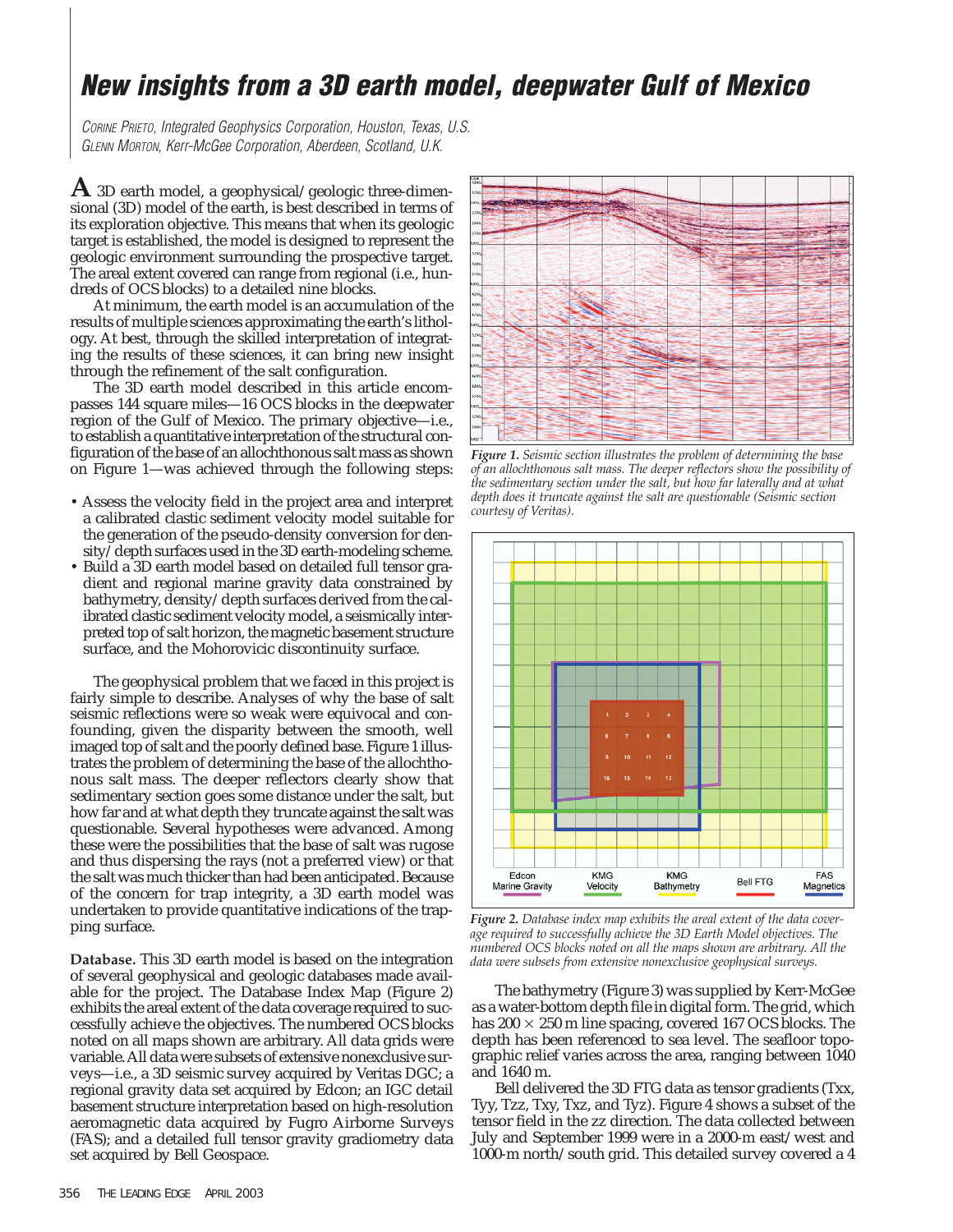

*Figure 3. Bathymetry was supplied by Kerr-McGee as a water bottom depth file in digital form. The depth has been referenced to sea level. The seafloor topographic relief varies across the area between 1040-1640 m.*



*Figure 4. The Bell tensor gradient field Tzz is shown above. It is one of six tensor gradients (Txx, Tyy, Tzz, Txy, Txz, and Tyz), which covered a 44 OCS block area surrounding the prospect. It is considered as one of the key tensors used in this interpretation.*

 $\times$  4 OCS block area surrounding the prospect. The key tensors used in this interpretation were Tzz and Txz.

The marine gravity survey was acquired by Edcon in the mid-1980s. The Bouguer gravity database utilized was a 48 OCS block subset from Edcon's nonexclusive regional database. The data were delivered in a 3000-ft grid file.

Weused an imaging velocity model from Kerr-McGee, covering 150 OCS blocks in the Gulf of Mexico area. Initially, the quality of the data was considered moderate, with some interval articulation errors that required correction in the vicinity of a salt dome. The depth extent was to an average of 10.0 s. This velocity model was edited and calibrated before generating a pseudo-density volume that would be used in the 3D-



*Figure 5. Kerr-McGee top of salt horizon interpretation was seismically derived. The surface covered the 16 blocks of interest with considerable overlap blocks to avoid limiting the areal extent of the 3D earth model. Null zones indicated were interpreted as areas deprived of the shallow allochthonous salt.*

earth modeling scheme. The index map shows the area covered by the imaging velocity model.

Kerr-McGee supplied the seismic-derived interpretation of the top of salt horizon (Figure 5). The grid consists of 200  $\times$  250 m spacing and covered the 16 blocks of interest with considerable overlap blocks to avoid limiting the areal extent of the 3D earth model. Null zones indicated the areas deprived of shallow allochthonous salt.

Detailed basement structure interpretation for the deepwater protraction areas has been done by IGC using the FAS 1992 and 1998 high-resolution aeromagnetic (HRAM) surveys. The 16-block prospect area was covered by the HRAM  $0.6 \times 0.6$  km survey grid. The interpretation consists of a profile by profile analysis of the data, which results in a handcontoured magnetic basement structure map that delineates basement depths and faults. The interpretation has applications to each of the following: pre- or postsalt depocenters, delineations and extrapolations of basement transforms, and lineations, reservoir constraints, and favorable oil migration pathways. The area covered by the basement interpretation is outlined on the Data Index map.

We used an IGC-developed first-phase interpretation of the Mohorovicic Discontinuity (Moho) configuration and depth over the entire Gulf of Mexico. The Moho surface used for this model was a subset from this interpretation, which was based on a constrained inversion of the satellite derived gravity data using a 3D-earth model. Area-wide geophysical and geologic constraints were also utilized from nonproprietary refraction seismic and well top data, and very limited magnetic data. The Moho depths range from 26 000 to 28 000 m, too deep to have any seismic interest, but providing this surface completes the geophysical earth model.

**Density/depth surfaces.** The abundance of velocity information generated from 3D seismic data enables the incorporation of a velocity volume into the interpretation of a traditional 3D gravity model. The correct utilization of this plethora of the information becomes paramount. Strict adherence to stringent criteria is critical in order to maintain valid derivation of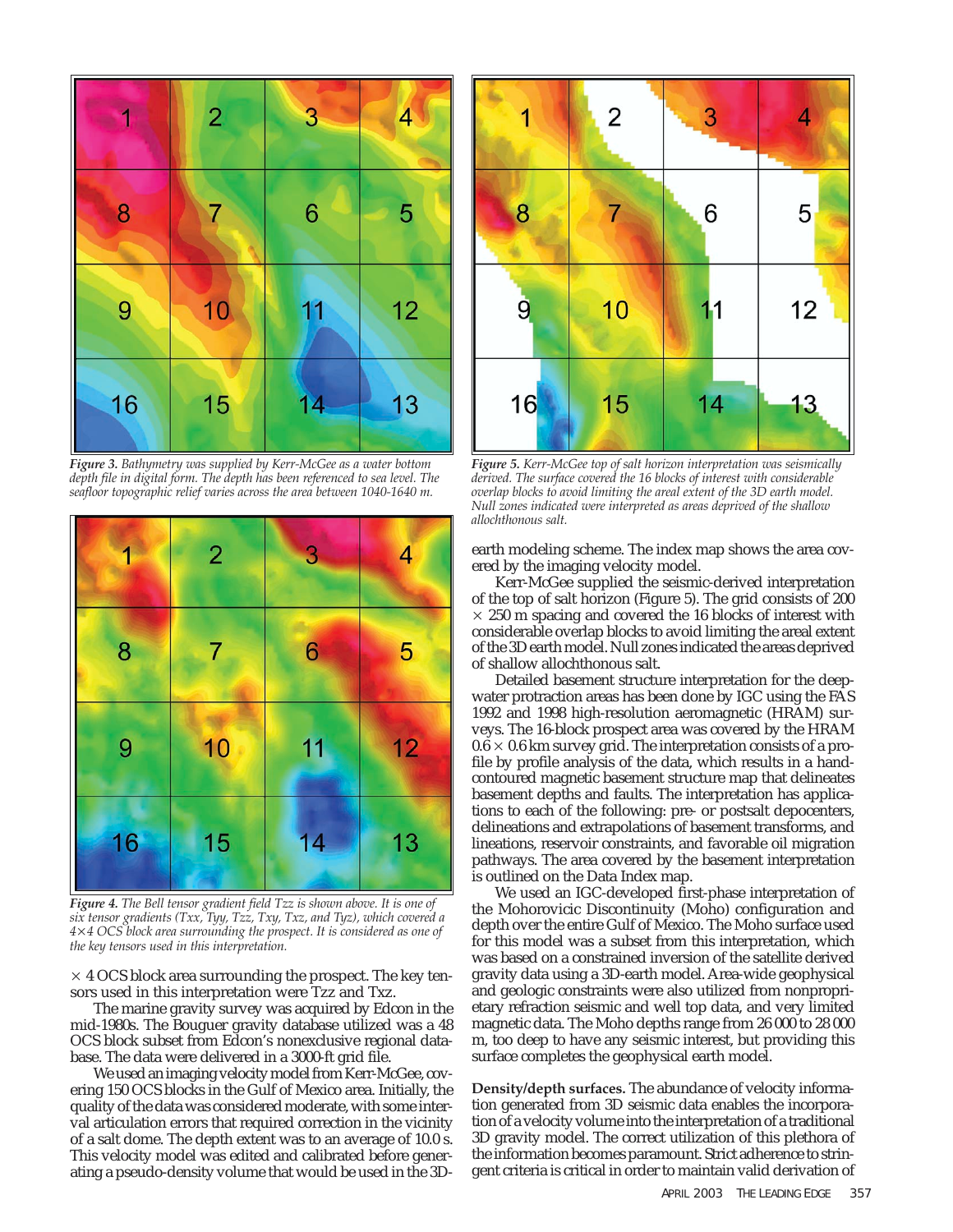

*Figure 6. IGC basement surface interpreted from FAS aeromagnetic data as the depth to the top of crystalline or igneous crust. From a regional perspective, the 16 block area of interest lies on the north half of a broad, subcircular basement platform. Subsea depth ranges from 40 000 (red) to 46 000 (light blue) feet.*

the corresponding pseudo-density volume that is to correctly represent the sedimentary section.

After running quality control procedures on the Kerr-McGee imaging velocity data, it was noted that below 5.0 s in two-way time the velocity data had been extrapolated with an almost flat interval velocity. This is not acceptable for converting to a pseudo-density volume.

Further, it was observed that the velocities were fast over basement lows and slow over basement highs, contrary to the norm. And, the Kerr-McGee top of salt horizon indicated that salt was located in the basement lows, which led to the conclusion that the provided imaging velocity model had salt velocity influence and was not representative of clastic sediment velocities below 3000 m. The imaging velocities below 5.0 s were therefore clipped.

The interval velocity to density conversion had to be accomplished in segments. Amodified Gardner equation was successfully applied to the interval velocity to a depth of 3000 m. This generated pseudo-density surfaces to 3000 m. Below this depth, an IGC proprietary extrapolation function was added.

**Magnetic basement structure.** From a regional perspective, the 16 block area of interest (AOI) lies on the north half of a broad, subcircular basement platform (Figure 6) with an average subsea depth of 45 000 ft (13 720 m). Within the AOI area, the platform is dissected by a series of primary northwestsoutheast and secondary northeast-southwest faults with suggestion of right-lateral motion in addition to vertical offset. The faults set up northwest-southeast trends of relatively narrow basement horsts and grabens. Tops of the basement horst blocks average about 40 000 ft subsea.

As previously noted, the small AOI area limited definition and interpretation of long wavelength magnetic anomalies representative of deeper basement. Depth analysis of this local area was possible due to the extensive coverage of the HRAM surrounding the 16 OSC blocks.

We define the basement interpreted from magnetics as the

top of crystalline or igneous crust. It may or may not locally correspond with what is sometimes termed acoustic, geologic or economic basement. In the Gulf Coast literature, there are references to a "Buffler basement" which is—as defined by DeBalko and Buffler (1992)—actually a mid-Jurassic sequence boundary (MJS) interpreted from seismic reflection and/or refraction data. It is important to recognize that this "Buffler basement" or MJS may in places lie close to or be identical with crystalline basement, but in other places may be thousands of feet shallower than igneous basement.

**3D earth model results.** We built and interpreted a 3D salt (low-density) configuration model based on the Bell Geospace full tensor gradient and the Edcon marine gravity data. The results derived utilized the IGC 3D earth-model scheme. The seismically derived top of the salt horizon interpreted by the Kerr-McGee staff geophysicists remained constant throughout the interpretation process. The pseudo-density volume, magnetic basement structure, and the Moho surface were also held constant.

The full tensor gradient (FTG) was limited in areal extent covering only 16 OCS blocks. High frequency anomalies are observed in the tensor data. The configuration of the base of the shallow salt/sediment interface is derived primarily from the short frequencies anomalies attributed to FTG data. The long wavelength components of the data, which are attributed to deep sediment/salt interfaces, were interpreted to be minimal. Any separation of the allochthonous from autochthonous salt volumes was not discernible using the FTG data. Therefore, the salt configuration interpreted from the 3D gradient model alone was considered limited, due in part to the limited data coverage.

The observed marine gravity data exhibit a long wavelength component not seen in the FTG data, partly a result of the 48-block data coverage. The deeper salt configuration interpreted is associated to longer wavelength anomalies observed in the marine gravity data. The minimal high frequency content may be attributed to the 3000-ft data grid derived from a  $3 \times 6$  mile line network.

The final results presented were derived from the integrated interpretation of both sciences, the gradient and marine gravity data sets.

**Salt configuration.** Two types of salt bodies were modeled, a shallow allochthonous salt and a deeper autochthonous salt. The delineation and configuration of the salt masses can best be understood by a review of the shallow salt isopach and the sediment isopach maps shown on Figures 7 and 8, respectively. The base of the shallow salt was interpreted as having an average depth of 5000 m. There are indications of salt domes extending to great depth in the center of block 8 and trending into the southwest quadrant of block 7. The shallow allochthonous salt thickness modeled averages less than 1500 m (4920 ft) except in blocks 1, 7, and 8, where it thickens to more than 5000 m (16 400 ft). In areas where the shallow salt deepens and meets the interpreted deep-seated autochthonous salt, the boundary between the salt masses is considered arbitrary. What can be determined are zones where sediments are at a minimum to nonexistent. The sediment isopach map, Figure 8, which is an interpretation of the thickness of sedimentary section existing between the allochthonous and autochthonous salt bodies, delineates these varying thicknesses.

The interpretation of the configuration and depth estimate to the top of the autochthonous salt mass is at best an estimate. From sea level, the depth to the top of deep salt ranges from 4800 to 10 800 m (15 740-35 420 ft). The initial depth to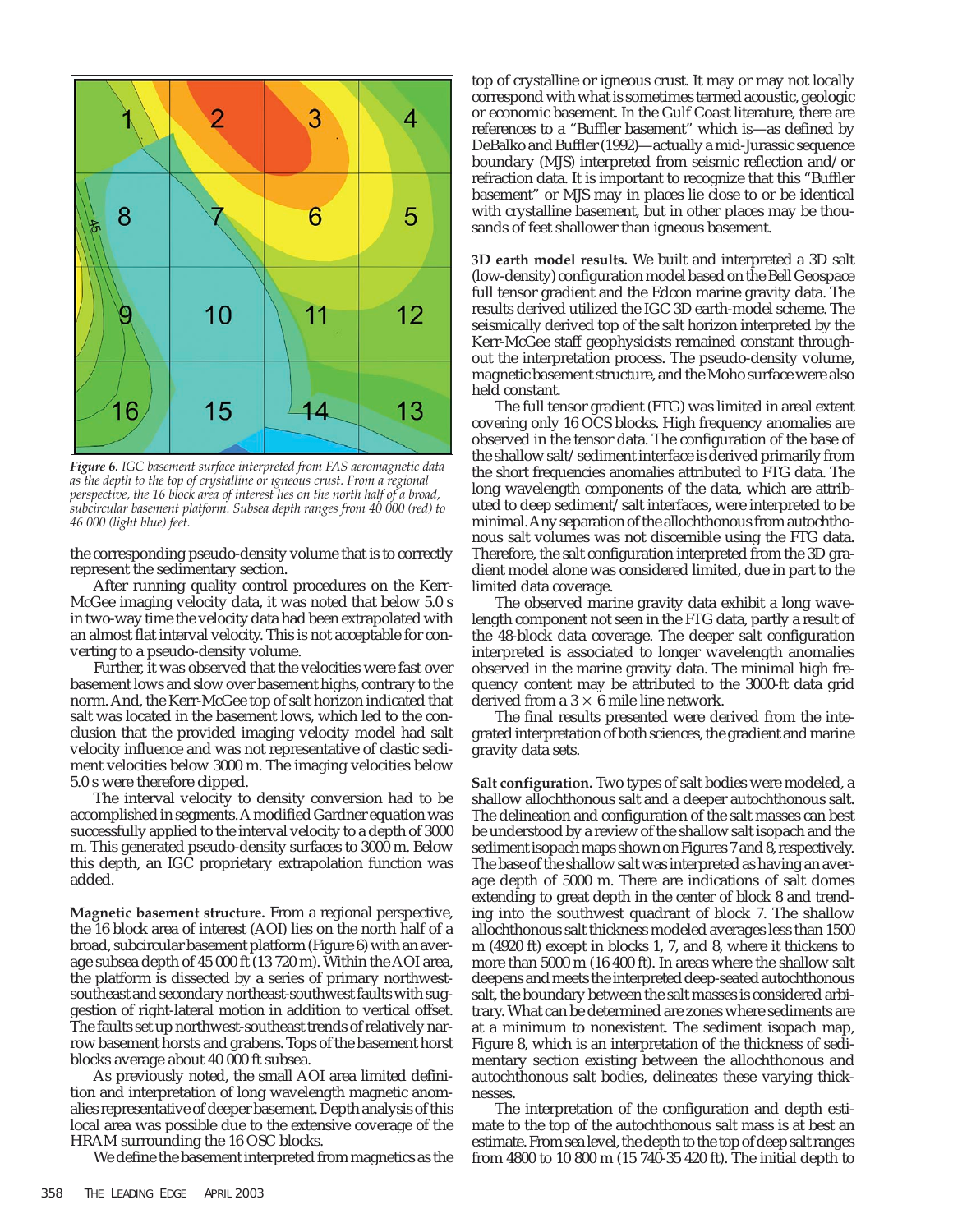

*Figure 7. Shallow salt isopach—a salt thickness map based on the seismically interpreted top of salt horizon and the 3D earth model interpretation for the base of the shallow allochthonous salt. The results met premodel expectations, showing a salt body varying in thickness from 1500 to 5000 m. Two surprises were found: a deep salt root north and west of the prospect proper, and the rugosity of the salt base.*



*Figure 8. Sediment isopach—an interpretation map from the 3D earth model results delineates the varying thickness of sediment section existing between the allochthonous and autochthonous salt bodies.*

the base of the deep-seated salt was given at 12 000 m. The model result indicates that at 12 000 m or deeper, the autochthonous salt is more than likely nonexistent in the modeled area.

**Geologic significance.** The modeling indicated that an inversion of structure has occurred in this area of the Gulf, apparently caused by early salt tectonics. This deepwater area lies in a small minibasin between two salt bodies, close to the ocean floor. The two salt bodies and the minibasin all have a north northwest-south southeast orientation. The local bathymetry

reflects the presence of the shallow salt bodies, and the sedimentary section lies beneath a present-day topographic low with the same orientation.

The potential fields interpretation was prompted by the presence of a prospect lying along the edge of the minibasin. This prospect consisted of an amplitude trapped up against the base of an allochthonous salt bed poorly imaged by seismic in the critical trapping area. The seismic data were shot in an east-west direction, allowing only near-trace energy to be collected without the interference from one of the two salt bodies. This acquisition problem is one of the reasons that the salt base imaging was inadequate. The key to the trap was the base of salt. If the base of the allochthonous salt was too shallow, there would be a risk to the trap. Initial seismic interpretations of the salt base indicated a suitable trap existed and that salt thickness was in the neighborhood of  $\hat{2}$  km. The 3D earth model later confirmed this. However, the reflected energy from the base of salt had been too weak to inspire confidence in the seismic interpretation alone.

The modeling of the shallow allochthonous salt met premodel expectations, showing a salt body varying in thickness from 1500 to 5000 m. Two surprises were found: a deep root extending more than 5 km deep north and west of the prospect proper, and the rugosity of the salt base. The shallowest part of the salt is about a mile to the east of the rootstock. This latter discovery provided a suitable rationale for the inability of the seismic data to image the base.

**New insight: rugosity and inversion.** These final results demonstrated the power of the 3D earth model in resolving the shallow salt/sediment interface problem. Equally important was the discovery that this synergistic approach could produce new and valuable insight into salt rugosity and an interesting inversion of structure apparently caused by early salt tectonics. Without the high frequency gravity tensor data, it is unlikely that we would have detected the rugosity.

As expected, the rugosity does raise some issues with salt mechanics which demand other explanations for this rugosity. Within a mile we observe 1500 m relief on the base of the salt in a fashion that is not easily explained by salt tectonics. Approximately 20% of this relief could be due to unaccounted density variations, which in itself does not resolve the tectonic problem, requiring additional data and further investigation.

The fact that the shallowest part of the salt does not lie directly above the rootstock is interesting in light of the fact that seismically it was interpreted that the western salt, which traps the prospect, had not traveled very far from its original position. This conclusion comes from the salt structure deduced from the 3D earth model. Before the earth modeling was completed, it was anticipated that the minibasin would have been over a basement topographic low. It was believed that the sediment thickening along the basin axis was due to the salt withdrawal. However, when the depth to magnetic basement was interpreted, it was discovered that today's minibasin lies on top of a basement horst. The seismic-derived top of shallow salt horizon map (Figure 5), when overlaid on the basement structure map, (Figure 6), indicates that the shallow allochthonous salt is nonexistent over basement structure high, which trends northwest-southeast centered over blocks 2 and 6. These data show that the picture of salt deposition in the early western Gulf of Mexico is more complex than suggested by Peel et al. (1995) but in agreement with Peel et al.  $(2001)$ .

Indeed, the data indicate that the salt root lies above a large basement graben, just west of the prospect, which has as much as 2500 m relief. The northeastern salt body on the other side of the minibasin also lies directly above a basement low, albeit